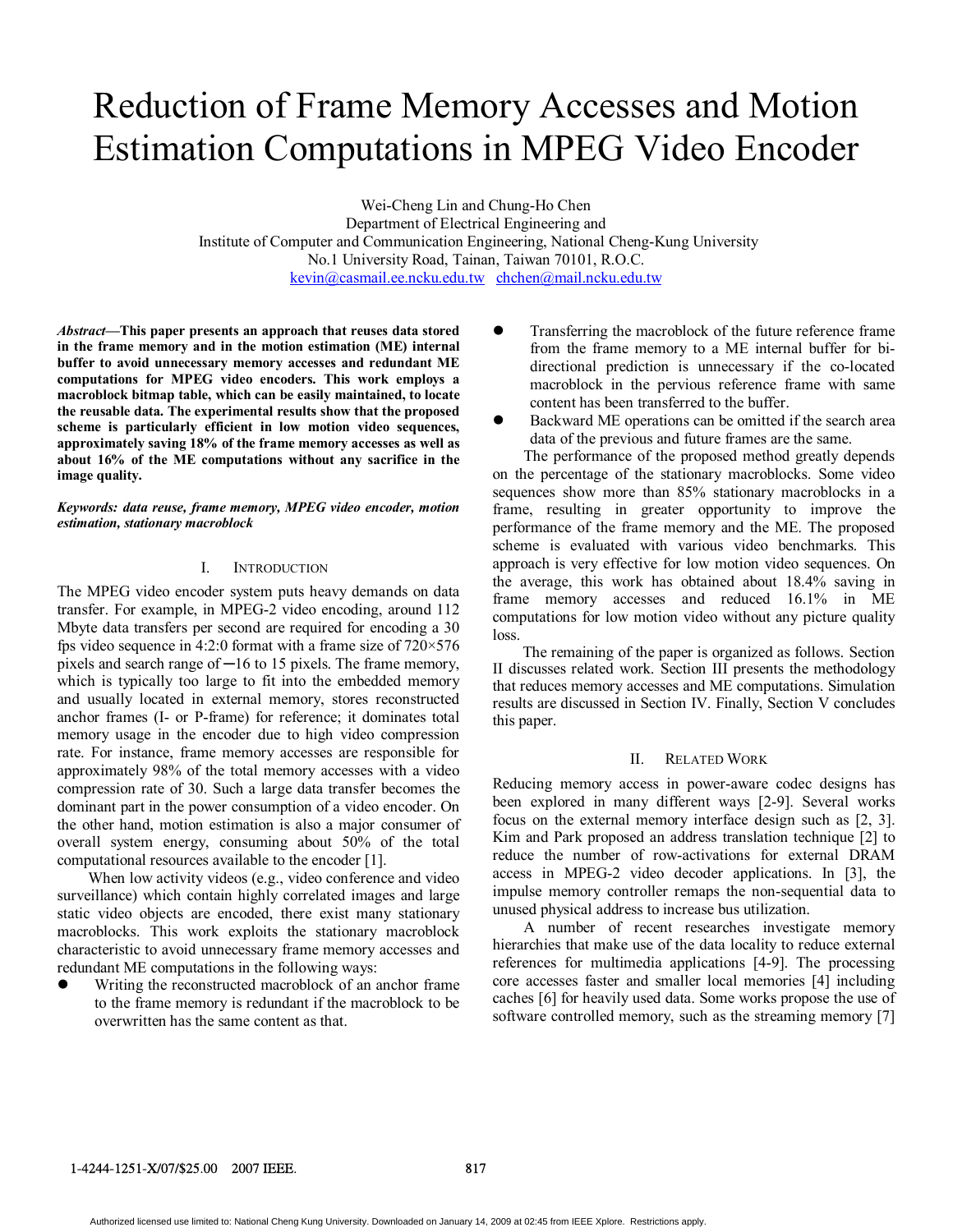and scratch-pad memory [8] to reduce data transfers between the on-chip and off-chip memory.

Some proposals attempt to explore reusable data at the algorithmic level by increasing data reuse for data-dominated operations such as the motion estimators [10-12] or the deblocking filter [13]. These works mainly focus on the reuse of macroblocks by avoiding repeated access from the memory. In [10], Migita and et al. proposed an architecture that reduces computations of bi-directional motion estimation by exploiting the stationary macroblocks in the future reference frame but at the expense of degrading image quality.

Shih and et al. proposed a mechanism to reduce memory accesses and the size of memory requirements for MPEG-2 video decoder by using a variable-length codec which compresses the reconstructed frame data before writing into the memory, and de-compresses the frame data when read from the memory for motion compensation or display [14].

#### III. THE PROPOSED METHODOLOGY

The MPEG-2 standard defines three types of frames (i.e., I, P and B). The I-frame is encoded independently without reference to other frames. The P-frame is encoded by taking reference frame information from the last encoded anchor frame while the B-frame is based on the last two encoded anchor frames: previous and future reference frames. Since the B-frame uses backward prediction, the future reference frame must be encoded prior to encoding the B-frame. Therefore, the encoding order of frames is different from the sampling order as illustrated in Figure 1, where the arrows indicate the prediction directions and anchor frames are shown in bold.

Figure 2 depicts the architecture of an MPEG-2 video encoder showing the typical processing flow. The shaded blocks in the figure represent the frame memory, which is used to store reference frames and input original frames for reordering. The reconstructed frame buffer stores two anchor frames for bidirectional prediction; two search window buffers are employed to reduce the number of read accesses to the reconstructed frame buffer. The encoder accesses the frame memory through five paths:

- Path1: Writing the original video frame.
- Path2: Reading the original video frame for encoding.
- Path3: Writing the reconstructed anchor frame for future reference.
- Path4: Reading the luminance data of reference frames for motion estimation.
- Path5: Reading the chrominance data of reference frames according to motion vector(s) for motion compensation.

This paper employs three methods shown as follows to reduce the ME computations and frame memory accesses in path3 and path4, which are responsible for around 61% of the total frame memory access when the search range is  $-16$  to 15 pixels.





Figure 2. MPEG-2 encoding architecture

*1) Avoiding unnecessary writing in pathe3:* The reconstructed frame buffer is recycled to store a new anchor frame. Consequently, the new reconstructed macroblock of an anchor frame always overwrites a macroblock (i.e., victim macroblock) belonging to a previous anchor frame (i.e., victim frame). The victim macroblock in the buffer is completely reusable when these two macroblocks are exactly the same. This means that it is unnecessary to write the macroblock into the buffer.

Figure 3 gives an example illustrating how to identify the reusable victim macroblock. The four frames  $(I_0, B_1, B_2, I_3)$ and the upper part of the current frame  $P_6$  are assumed to be completely encoded. The frame memory stores two anchor frames: the victim frames  $I_0$  and the reference frame  $P_3$ . The current macroblock  $m_c$  will overwrite the victim macroblock  $m_v$ . If m<sub>c</sub> and co-located macroblock m<sub>f</sub> in P<sub>3</sub> are both stationary (m<sub>c</sub>  $=$  m<sub>f</sub> = m<sub>v</sub>), then m<sub>v</sub> in the frame buffer is reusable.

A macroblock is stationary if its motion vector and the luminance and chrominance residual are all equal to zero. The "stationary-information" of the current macroblock  $m_c$  is obtained from the ME and Q (quantization) units without extra computations while the "stationary-information" of the macroblock  $m_f$  is obtained from a macroblock bitmap (MBB)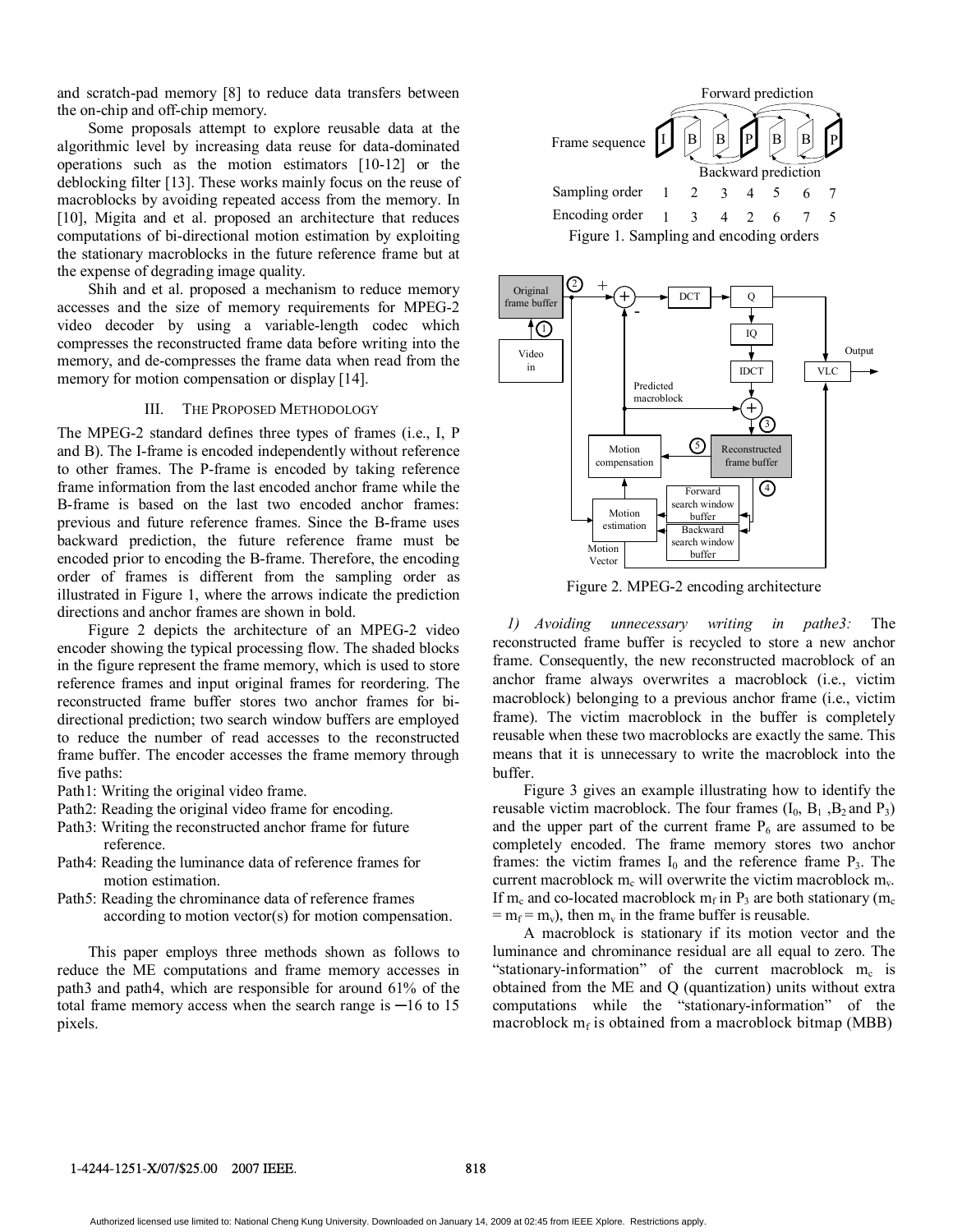

Figure 3. Detection of reusable macroblocks through the use of a macroblock bitmap.

which is used to keep track of the status of macroblocks in the last reconstructed anchor frame. An MBB has as many cells as the number of macroblocks in a frame. The cell is set to one if the corresponding macroblock is stationary; otherwise, it is set to zero. When the macroblock of an anchor frame is reconstructed, the corresponding cell is looked up to determine whether the victim macroblock is reusable or not and then the MBB is updated according to the state of the current macroblock.

The occurrence of stationary macroblocks not only depends on the inherent video sequence, but also on the encoder-defined quantization parameter (QP). The QP controls quantization (Q) step size and inverse quantization (IQ). Using a larger QP to encode a video sequence will result in lower bitrate, poorer image quality, but more stationary macroblocks.

*2) Avoiding unnecessary reading in path4:* Motion estimation eliminates the temporal redundancy in successive video frames. Block-matching algorithm, such as the three-stepsearch algorithm [15] and diamond search algorithm [16], is a popular motion estimation method due to its simplicity. Block matching requires internal buffer to store the current macroblock and reference macroblocks; forward and backward search window buffers, as shown in Figure 2, are employed to hold the search area data in the previous and future reference frames, respectively. The search range is assumed to be  $-16$  to 15 pixels in this paper and each search window buffer size is 3 Kbyte  $(16 \times 16 \times 12)$  [17].

To encode a macroblock in a B-frame, the motion estimation unit needs to transfer nine luminance macroblocks of the previous reference frame to the forward search window buffer for forward prediction. Because two adjacent macroblocks share six reference macroblocks, as shown in Figure 4, only three luminance macroblocks are transferred. Then for backward prediction, another three luminance macroblocks of the future reference frame are transferred to the backward search window buffer. This transfer, however, is



Figure 4. Search area overlapping in a search window buffer (search range:  $-16 \sim +15$ ).

redundant if these three luminance macroblocks are stationary. This is because the three co-located macroblocks stored in the forward search window buffer can be reused for backward prediction.

To avoid unnecessary data transfers in path4, when the reference macroblock of the previous reference frame is read from the frame memory, the encoder looks up the MBB which records the stationary information of the future reference frame, i.e., the last reconstructed anchor frame. The transferred macroblock (of the previous reference frame) to the forward search window buffer is broadcast to the backward search window buffer if the co-located macroblock in the future reference frame is stationary; namely stationary macroblocks in the future reference frame will not be transferred.

*3) Avoiding redundant ME computations:* Computations for backward motion estimation are redundant if the nine reference macroblocks in the future reference frame are all stationary. These redundant computations can be reduced by looking up the MBB.

### IV. SIMULATION RESULTS

This work uses an MPEG-2 main profile at low level (MP  $@$ ) LL) video coding environment to evaluate the performance of the proposed approach. The three-step-search method with search range  $[-16, +15]$  is adopted in this paper. Experiments run on six video sequences with a frame size of 352×288 pixels in 4:2:0 format, setting the frame pattern in IBBPBBP. Performance comparisons are done on the first 300 frames. The Intra-period is 30 frames.

Table I and II show the percentage of reduced frame memory access and ME computation with different QP values. Obviously, the higher the QP value is, the more the reduced frame memory accesses and ME computations are. For video sequences *Akiyo*, *Hall monitor*, *Container ship* and *News*, on the average, an 18.4% reduction in frame memory accesses and a 16.1% saving in ME computations have been achieved when the QP value is equal to sixteen. The previous four sequences have much lower spatial frequency and movement, leading to larger amount of stationary macroblocks in the P-frame. Thus, our approach is especially effective for low motion videos.